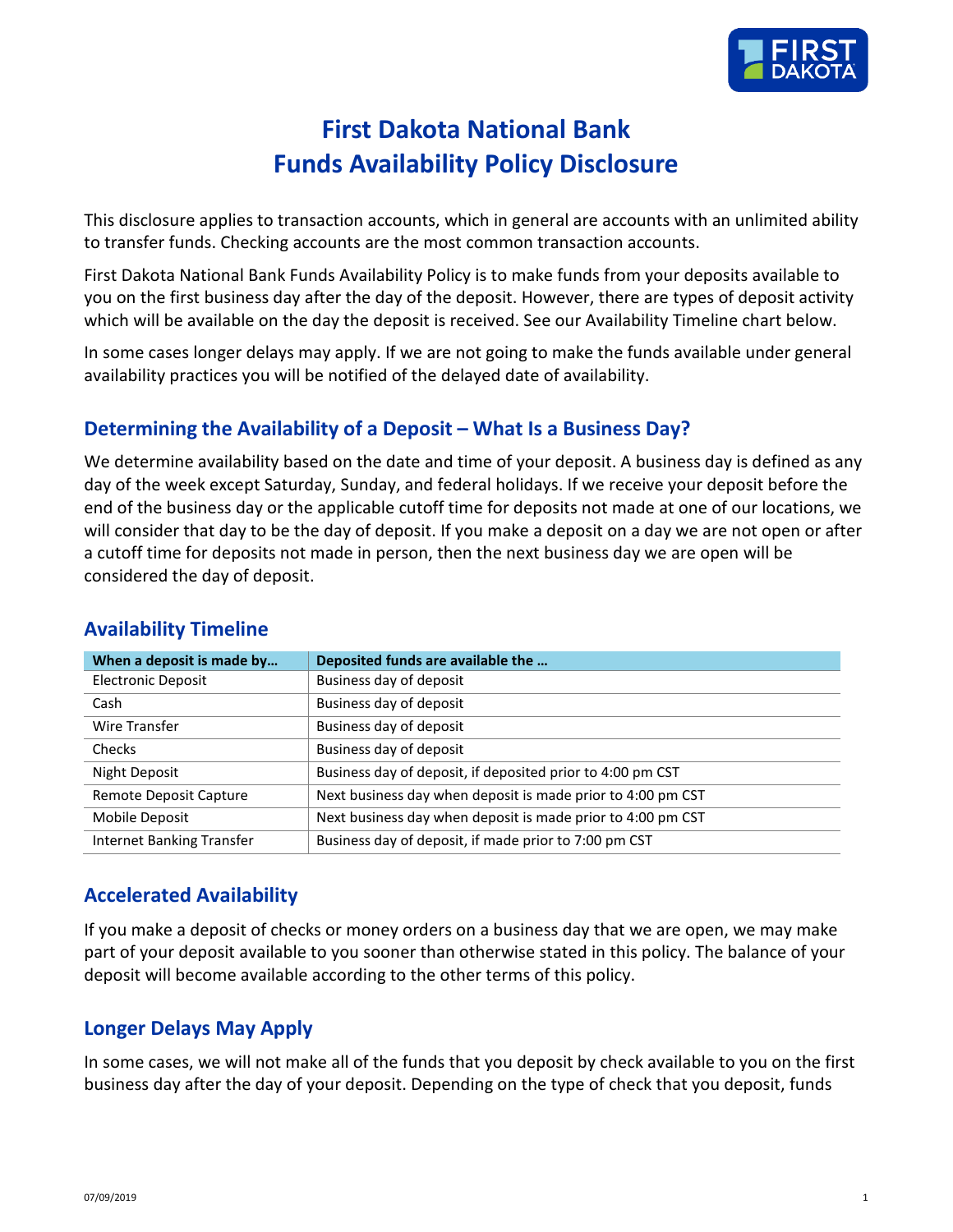may not be available until the second business day after the day of your deposit. The first \$225 of your deposit will be available no later than the first business day after the day of your deposit.

For example, if a check is deposited for \$1,200 on a Tuesday, \$225 of the deposit is available on Wednesday with the remaining \$1000 available on Thursday. If we are not going to make all funds from your deposit available on the next business day, we will notify you at the time you make your deposit. The notice will include the date the funds will be available. If your deposit is not made directly to one of our employees, or if we decide to take this action after you have left the premises, we will mail you the notice the day after we receive your deposit.

Longer delays may apply to the funds from check deposits under the following circumstances:

- Depositing checks totaling more than \$5,525 on any one business day
- Redepositing a check that has been returned unpaid
- The account is repeatedly overdrawn in the last six months
- There is an emergency, such as failure of computer or communications equipment
- We believe the check you deposit will not be paid

We may delay these funds up to seven business days. We will notify you of the exception reason and outline the date when the funds will be available within the notice provided to you at the time of your deposit or mailed no later than the day after the date of deposit. If we discover facts to delay availability subsequent to your deposit, we will notify you as soon as possible, but no later than the day after the facts become known to us.

### **Special Rules for New Accounts**

For the purpose of funds availability, new accounts are accounts opened by a new customer to First Dakota, who has not had established accounts for a minimum of thirty days prior to the new account opening date. The following timeline may apply during the first thirty (30) days your account is open:

| When a deposit is made by | Deposited funds are available the |
|---------------------------|-----------------------------------|
| <b>Electronic Deposit</b> | Business day of deposit           |
| Cash                      | Business day of deposit           |
| Wire Transfer             | Business day of deposit           |
| Checks                    | Next business day                 |
| <b>US Treasury Checks</b> | Next business day                 |

| When a deposit of \$5,525 or more is made in person  |                                                            |  |
|------------------------------------------------------|------------------------------------------------------------|--|
| Checks not drawn on First Dakota;                    | The first \$5,525 of your deposited funds are made         |  |
| cashier's, certified teller's, or traveler's checks; | available on the next business day; remaining funds on the |  |
| federal, state, or local government checks           | 9th business day                                           |  |

| When a deposit of \$5,525 or more is NOT made in person |                                                         |  |
|---------------------------------------------------------|---------------------------------------------------------|--|
| Checks not drawn on First Dakota;                       | The first \$5,252 of your deposited funds are made      |  |
| cashier's, certified teller's, or traveler's checks;    | available on the second business day after the deposit; |  |
| federal, state, or local government checks              | remaining funds on the 9th business day                 |  |